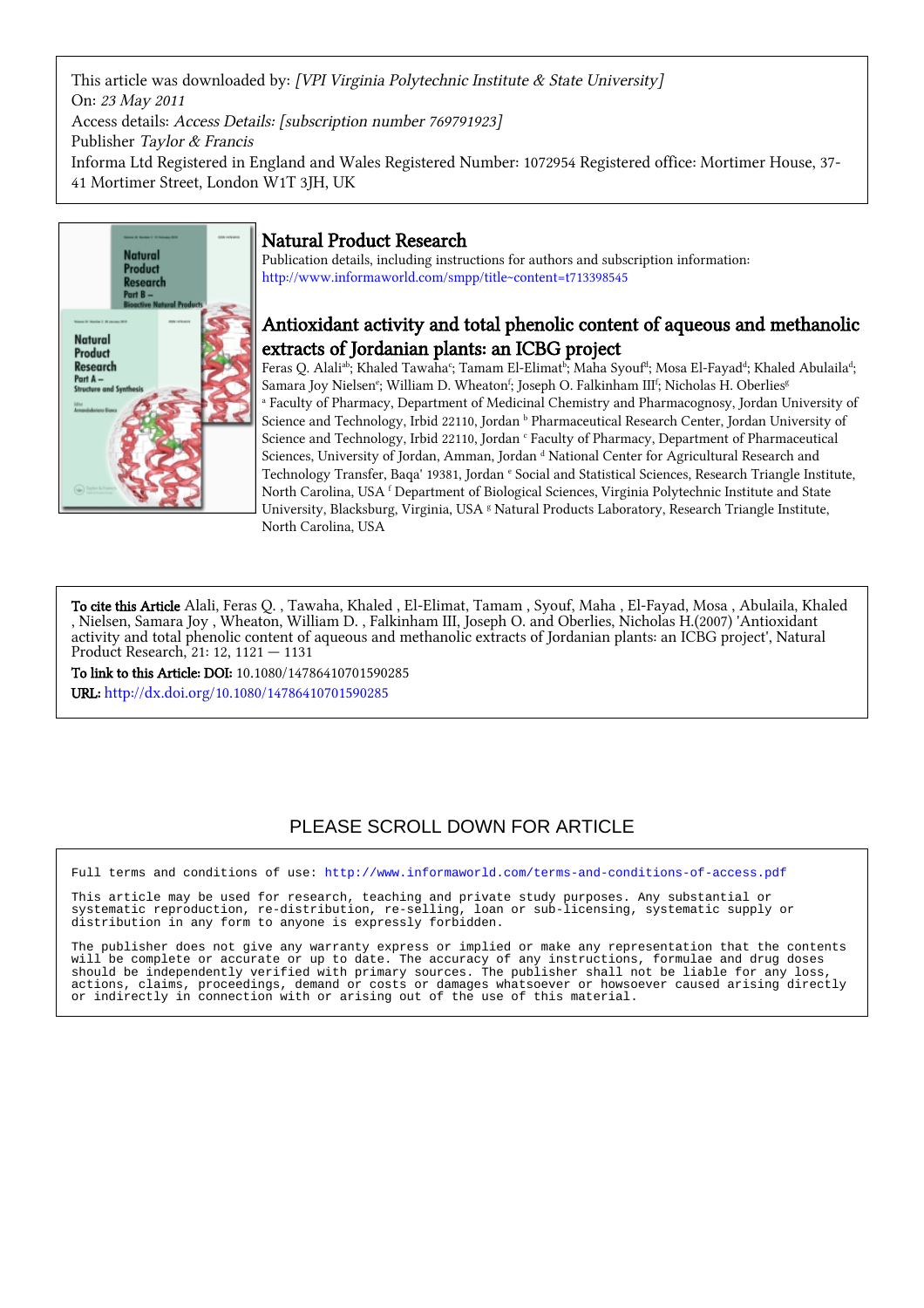

# Antioxidant activity and total phenolic content of aqueous and methanolic extracts of Jordanian plants: an ICBG project

FERAS Q. ALALI\*††, KHALED TAWAHA§, TAMAM EL-ELIMAT‡, MAHA SYOUF¶, MOSA EL-FAYAD¶, KHALED ABULAILA¶, SAMARA JOY NIELSENL, WILLIAM D. WHEATON\$, JOSEPH O. FALKINHAM III\$ and NICHOLAS H. OBERLIES¥

yFaculty of Pharmacy, Department of Medicinal Chemistry and Pharmacognosy, Jordan University of Science and Technology, P.O. Box 3030, Irbid 22110, Jordan zPharmaceutical Research Center, Jordan University of Science and Technology, P.O. Box 3030, Irbid 22110, Jordan

xFaculty of Pharmacy, Department of Pharmaceutical Sciences, University of Jordan, Amman 11942, Jordan

{National Center for Agricultural Research and Technology Transfer,

P.O. Box 639, Baqa' 19381, Jordan

kGeospatial Science and Technology Program Research Triangle Institute, P.O.Box 12194, Research Triangle Park, North Carolina 27709, USA

?Social and Statistical Sciences, Research Triangle Institute, P.O.Box 12194, Research Triangle Park, North Carolina 27709, USA

\$Department of Biological Sciences, Virginia Polytechnic Institute and State University, Blacksburg, Virginia 24061, USA

¥Natural Products Laboratory, Research Triangle Institute, P.O. Box 12194, Research Triangle Park, North Carolina 27709, USA

(Received 14 February 2007; in final form 19 June 2007)

As part of an International Cooperative Biodiversity Groups (ICBG) program to study Jordan's biodiversity, the relative levels of antioxidant activity and the total phenolic content of aqueous and methanolic extracts of a total of 95 plant species, all of Jordanian origin and those collected at random, have been measured. The total phenolic content of aqueous and methanolic extracts of the investigated plant species ranged from 4.4 to 78.3 mg and from 2.1 to 52.8 mg gallic acid equivalents  $g^{-1}$  dry weight, respectively, while the total antioxidant capacity ranged from 20.0 to 916.7 and from 15.1 to 915.6  $\mu$ mol Trolox equivalents g<sup>-1</sup> dry weight, respectively. Based on this collection, approximately 5% of assayed plants showed high levels of antioxidant activity. There was a significant linear correlation between antioxidant activity and total phenolic content for aqueous and methanolic extracts, suggesting that phenolic compounds were the predominant antioxidant components in the investigated plant species. Interestingly, a few of the collected plants had high-antioxidant activity yet ''low'' phenolic content includes Ceratonia siliqua and Viscum cruciatum. These plants may serve as sources of antioxidants with new chemotypes.

Keywords: Antioxidants; Total phenolic content; Jordanian flora; Free radicals

Natural Product Research ISSN 1478-6419 print/ISSN 1029-2349 online 2007 Taylor & Francis http://www.tandf.co.uk/journals DOI: 10.1080/14786410701590285

<sup>\*</sup>Corresponding author. Tel.:  $+962-2-7201000$ . Fax:  $+962-2-7201075$ . Email: falali@just.edu.jo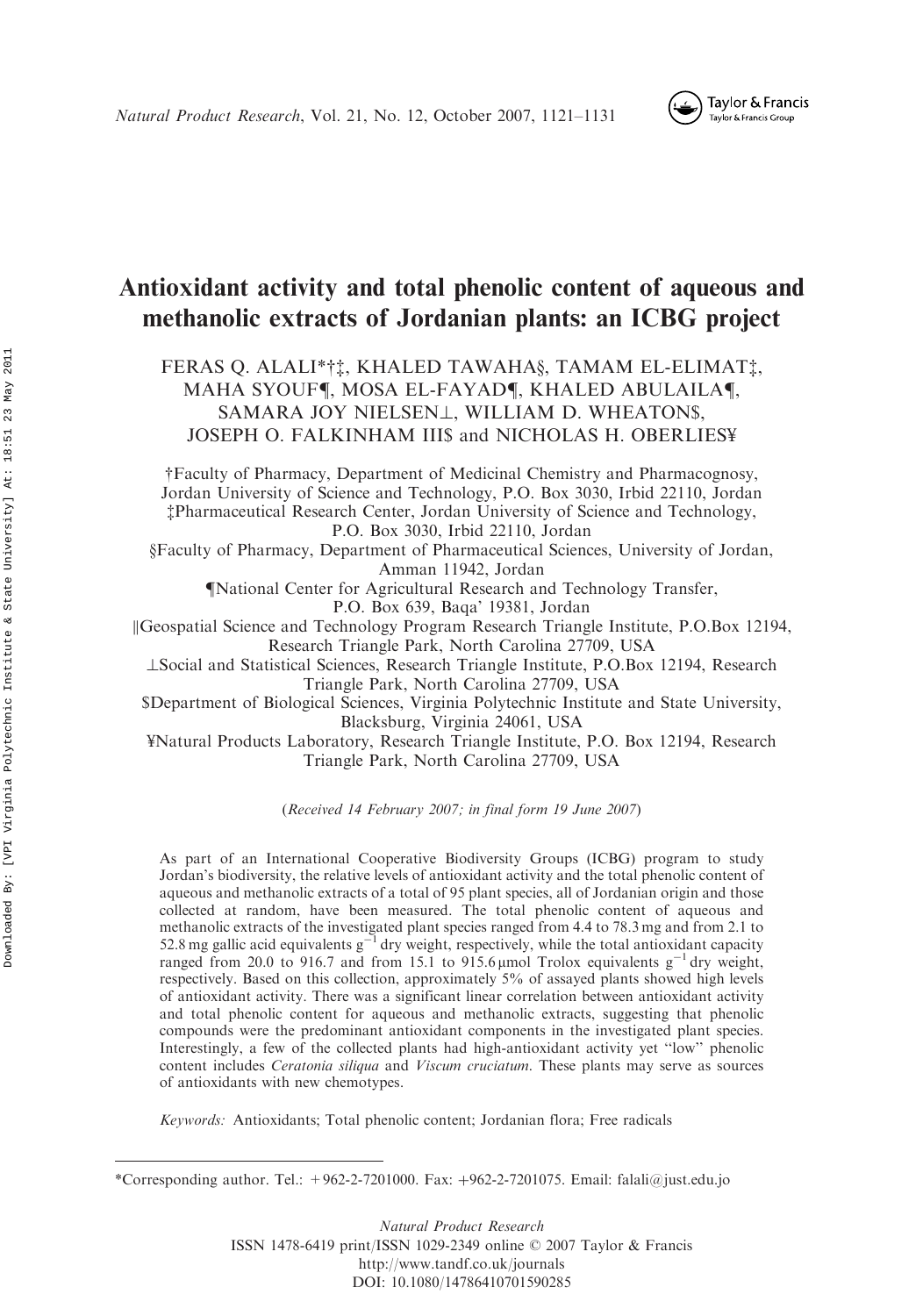## 1. Introduction

The Hashemite Kingdom of Jordan (Jordan) lies in the heart of the Middle East, about 100 km from the southeastern coast of the Mediterranean Sea, between latitudes 29°–33°N and longitudes 35°–39°E. It covers a wide range in elevation, from the lowest place on earth, 400 m below sea level near the Dead Sea, to plateaus of more than 1700 m above sea level near the Jebel Rum. This dynamic typography and climate places the geopolitical borders of Jordan at the junction of four biogeographical areas: the Mediterranean, the Irano-Turanean, the Saharo-Arabian, and the Tropical or Sudanian (figure 1) [1,2]. As such, Jordan encompasses a unique and rich habitat for a wide variety of plant life, most of which can be collected and studied efficiently in a relatively small land area [3,4]. More than 2500 wild plant species from 700 genera are found in Jordan, and of these, there are approximately 100 endemic species, 250 rare species, and 125 very rare species [5].

In 2003, Research Triangle Institute (RTI) in collaboration with Jordan University of Science and Technology, and Virginia Polytechnic Institute and State University, received a planning grant from the Fogarty International Center of the US National Institutes of Health, as part of the International Cooperative Biodiversity Groups (ICBG) program, to promote sustainable economic growth, biodiversity conservation, and training and education in Jordan through natural products-based drug discovery. The team focused on plants and nonobligate predatory soil bacteria as potential sources for new drug leads, in particular, to compounds, acting as anticancer agents,



Figure 1. Jordan's biogeographic regions and plant collection sites.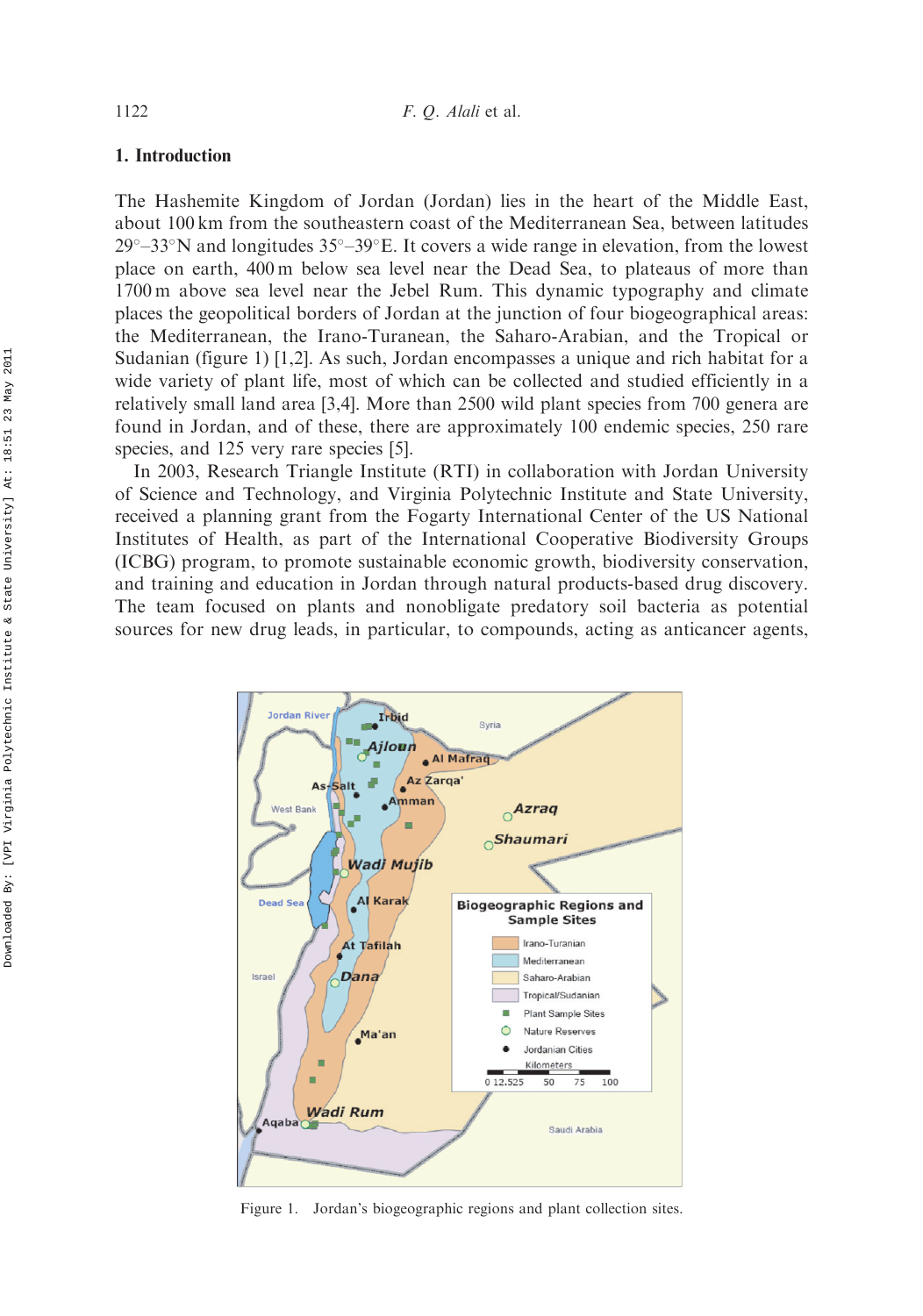antibiotics, and/or modulators of the central nervous system. These studies are unique, in that very few plants of Middle Eastern origin, particularly those of Jordan, have been explored for pharmaceutical leads, especially from the extreme environments found in the deserts and near the Dead Sea. Since 80% of plants found in Jordan are common with other countries of the Middle East, Jordan's flora may be considered as the representative of the larger region [5].

The team collected over 120 plant samples, roughly 25–30 from each of the four biogeographic regions of Jordan (figure 1). At this early stage in the program, random sampling was chosen (as opposed to targeted collections) to demonstrate proof of concept that Jordan was a viable source of plants with promising biological activities. The sampling strategy included a linear transect of Jordan, focusing on the western portion of Jordan near the Jordan Valley, to assay the biodiversity and pharmaceutical potential of all four biogeographic regions. Several of the collected samples displayed promising biological activities, some of which have been reported previously [6–8] and some of which are currently under investigation. Herein, we present the antioxidant activity and total phenolic content for 95 plant samples, and statistical correlations are drawn between such activities for both aqueous and methanolic extracts.

Superoxide radical  $(O_2^-)$ , hydrogen peroxide  $(H_2O_2)$ , hydroxyl radical (OH), and singlet oxygen  $({}^{1}O_{2})$  [9-11] are extremely reactive and potentially damaging transient chemical species. Tissue damage, resulting from the imbalance between reactive oxygen species generating and scavenging systems (oxidative stress), has been implicated in the pathology of a number of disorders, such as atherosclerosis, ischemia-reperfusion injury, cancer, malaria, diabetes, inflammatory joint disease, asthma, cardiovascular diseases, cataracts, immune system decline, and could play a role in neurodegenerative diseases and aging processes [10–18].

One of the most common and reliable methods to assay free radical scavenging capacity is the Trolox equivalent antioxidant capacity (TEAC) assay, which was first described by Miller et al. (1993) and improved by Re et al. [19,20]. It is a decolorization assay in which the pre-formed blue/green radical monocation of 2,2'-azinobis-(3-ethylbenzothiazoline-6-sulfonic acid)  $(ABTS<sup>+</sup>)$  is generated by oxidation of ABTS with potassium persulfate and reduced in the presence of hydrogen-donating antioxidants. TEAC assay values of many compounds and plant extracts have been reported in the literature [21–23]. Since this assay is rather simple, operationally, it can be used in screening studies, especially when  $ABTS<sup>+</sup>$  reacts rapidly with antioxidants within 30 min. Moreover,  $ABTS^+$ , which is soluble in both aqueous and organic solvents, is not affected by ionic strength, and is viable over a wide pH range [24]. Due to these favorable qualities it can be used with a wide range of matrices to measure both hydrophilic and lipophilic antioxidant capacities of extracts and body fluids, including typical antioxidants, such as phenolic compounds, and more atypical antioxidants, such as glutathione, uric acid, ascorbic acid,  $\alpha$ -tocopherol,  $\beta$ -carotene, and lycopene [20].

The Folin-Ciocalteu colorimetric assay has been used for many years as a measure of total phenolics in natural products [25]. Its basic mechanism is an oxidation/reduction reaction in which the oxidation of phenols by Folin-Ciocalteu reagent (phosphomolybdic-phosphotungstic acid) yields a colored product with  $\lambda_{\text{max}}$  at 765 nm. It is a simple, sensitive, and precise method and can be useful in characterizing and standardizing botanical samples, using gallic acid as reference standard [25].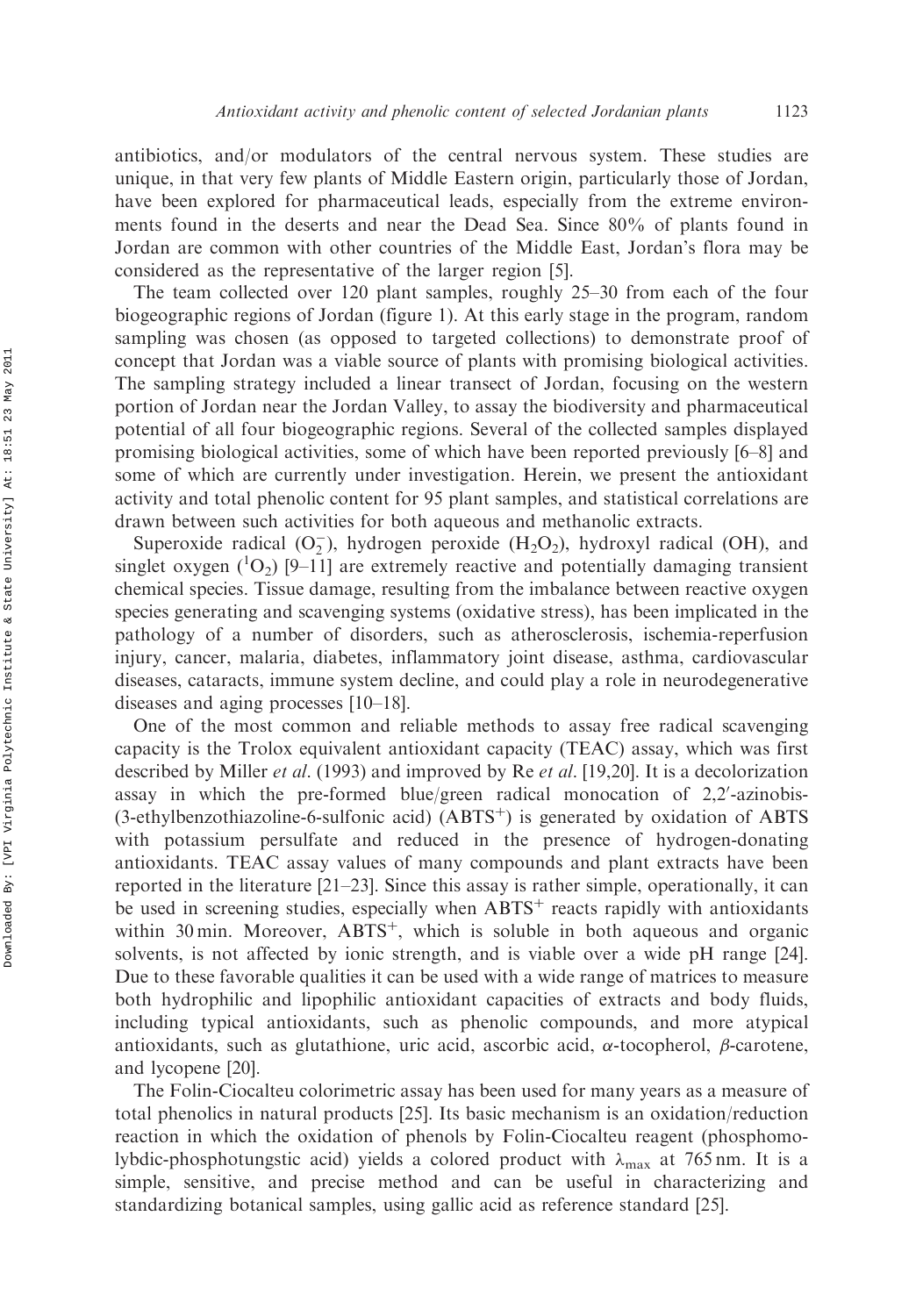Many research groups have examined plants as potential sources of natural antioxidants [26–31]. Our research team has capitalized upon access to unique, and largely understudied, plant species from diverse, and at times, extreme habitats and coupled this with the use of two well-established assays for antioxidant activity and total phenolic content, to evaluate the antioxidant activity and total phenolic content of a random sampling of the flora of Jordan. Of the hundreds of previous studies on antioxidant activity of higher plants, few researchers have examined the plants that can be found in the Middle East. In doing so, we have identified a suite of plant species with the antioxidant activity that warrants further investigation, especially for a series of plants wherein the activity could not be attributed to compounds with a phenolic moiety. Moreover, we have established a baseline of antioxidant activities for approximately 3% of the flora of Jordan.

#### 2. Results, discussion, and conclusions

#### 2.1. Antioxidant activity

The total antioxidant capacity of the aqueous and methanolic extracts of the individual plant species ranged from 20.0 to 916.7 µmol and from 15.1 to 915.6 µmol TE  $g^{-1}$ dry weight for aqueous and methanolic extracts, respectively, with little variation between replicates (table 1). Highest levels of antioxidant activity were obtained with the aqueous and methanolic extracts of the Carob tree, C. siliqua L. (Fabaceae); namely 916.7 and 915.6 µmol TE  $g^{-1}$  dry weight, respectively and from the aqueous extract of the Nettle desert, *Forsskaolea tenacissima* L. (Urtiaceae), namely 813.6 µmol TE  $g^{-1}$ dry weight. The high-antioxidant activity of C. siliqua, also known as St. John's bread, may be attributed to its high content of polyphenolic compounds [32,33]. However, with respect to F. tenacissima, we believe this is the first report of high-antioxidant activity for this plant, which was collected from a unique habitat in the Sudanian biogeographic region in the southern part of Jordan at an elevation of 493 m. This species flourishes mainly in Wadis (Arabic for ''valley'') of hot deserts, as typified in the lower Jordan Valley and the Dead Sea areas of Jordan [34]. Other plants with high-antioxidant activity were: Pistacia palaestina Boiss. (Anacardiaceae), Viscum cruciatum Sieb. (Loranthaceae), and Hypericum triquetrifolium Turra (Hypericaceae) with values of 549.0/590.9, 460.8/590.5, and 457.4/535.5 TE  $g^{-1}$  dry weight for aqueous/methanolic extracts, respectively.

Based on this collection, approximately 5% of assayed plants showed high levels of antioxidant activity (namely, above 300 and 275  $\mu$ mol TE g<sup>-1</sup>dry weight for aqueous and methanolic extracts, respectively), as determined by using Ginkgo biloba L. (Ginkgoaceae) as a positive control (311.5 and 275.6  $\mu$ mol TE g<sup>-1</sup> dry weight for aqueous and methanolic extracts, respectively). The difference between the antioxidant activity of aqueous and methanolic extracts was statistically significant ( $p < 0.0001$ ).

### 2.2. Total phenolic content

As was the case with antioxidant activity measurements, there was a wide variation in the total phenolic content of the individual plant species, ranging from 4.4 to 78.3 mg and from 2.1 to 52.8 mg gallic acid equivalent (GAE)  $g^{-1}$  dry weight for the aqueous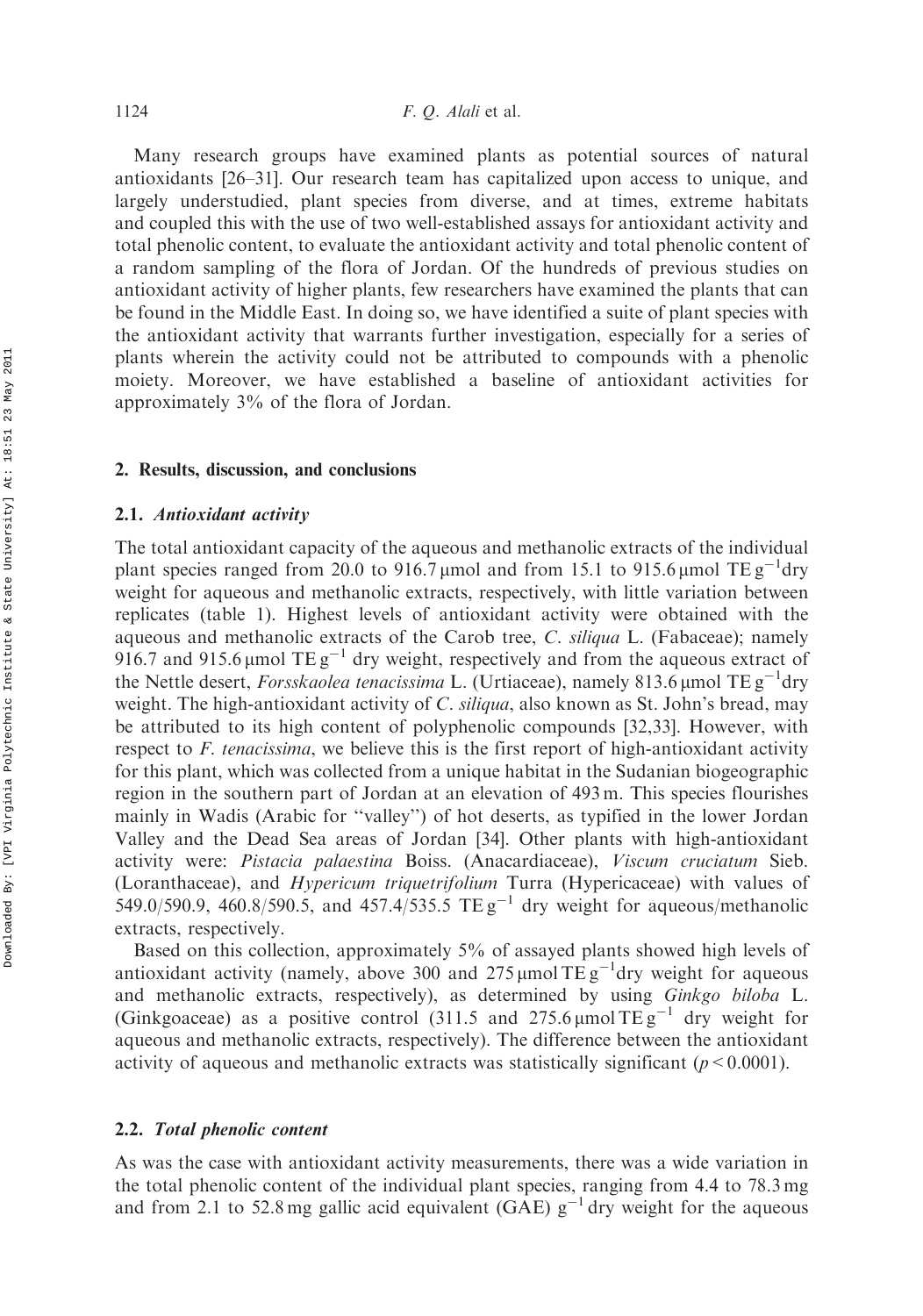|                          |                                                                          | Antioxidant activity <sup>a</sup><br>(µmol TE $g^{-1}$ dry weight) |                                                  | Total phenolic content <sup>b</sup><br>$(mg \tGg^{-1}$ dry weight) |                                                |
|--------------------------|--------------------------------------------------------------------------|--------------------------------------------------------------------|--------------------------------------------------|--------------------------------------------------------------------|------------------------------------------------|
| Family                   | Scientific name                                                          | Aqueous<br>extracts                                                | Methanolic<br>extracts                           | Aqueous<br>extracts                                                | Methanolic<br>extracts                         |
| Acanthaceae<br>Aizoaceae | Acanthus syriacus Boiss.<br>Aizoon hispanicum L.<br>Aizoon canariense L. | 77.0 (0.9%)<br>48.3 $(3.7\%)$<br>38.1 (9.9%)                       | $82.7(4.0\%)$<br>15.1 $(2.6\%)$<br>$15.9(5.0\%)$ | $15.1(5.3\%)$<br>5.0 $(8.0\%)$<br>4.4 $(22.7\%)$                   | 15.4 $(0\%)$<br>$2.1(14.3\%)$<br>3.6 $(2.7\%)$ |
| Anacardiaceae            | <i>Pistacia palaestina</i> (Boiss.)                                      | 549.0 $(0.5\%)$                                                    | 590.9 (0.3%)                                     | 42.5 $(5.2\%)$                                                     | 52.3 (1.9%)                                    |
| Apiaceae                 | Daucus carota L.                                                         | 75.8 (7.0%)                                                        | 49.0 $(3.5\%)$                                   | $16.9(4.7\%)$                                                      | $11.7(2.6\%)$                                  |
|                          | <i>Ferula communis</i> (L.)                                              | $160.7(1.7\%)$                                                     | $86.7(5.4\%)$                                    | 24.6 $(2.0\%)$                                                     | 18.4 $(2.2\%)$                                 |
|                          | <i>Malabaila secacul</i> (Mill) Boiss.                                   | 75.6 (0.9%)                                                        | $23.6(13.1\%)$                                   | 13.8 $(1.4\%)$                                                     | $4.0(7.5\%)$                                   |
| Asclepiadaceae           | Calotropis procera (Ait)                                                 | $90.2(5.3\%)$                                                      | 50.8 $(2.4\%)$                                   | $19.4(3.1\%)$                                                      | 11.4 $(0\%)$                                   |
|                          | Gomphocarpus sinaicus Boiss.                                             | $133.3(1.2\%)$                                                     | $63.9(5.3\%)$                                    | $25.9(0.8\%)$                                                      | $23.8(7.6\%)$                                  |
| Asteraceae               | Aaronsohnia factorovskyi<br>Warb & Eig.                                  | $189.0(2.3\%)$                                                     | $214.9(1.9\%)$                                   | 29.1 (2.4%)                                                        | 22.1 (2.7%)                                    |
|                          | Achillea santolina L.                                                    | $72.6(0.3\%)$                                                      | $60.2(0.3\%)$                                    | $20.5(2.9\%)$                                                      | $19.2(1.0\%)$                                  |
|                          | Carthamus tenuis                                                         | $162.9(4.1\%)$                                                     | 61.8 $(4.2\%)$                                   | 27.8 (4.7%)                                                        | $16.2(5.6\%)$                                  |
|                          | (Boiss & Blanche) Bornm.                                                 |                                                                    |                                                  |                                                                    |                                                |
|                          | Centaurea ammocyanus Boiss.                                              | $85.0(7.2\%)$                                                      | $50.0(11.0\%)$                                   | 18.1 $(8.3\%)$                                                     | $10.9(22.0\%)$                                 |
|                          | Cichorium pumilum Jacq.<br>Crepis bulbosa (L.)                           | $72.7(3.3\%)$<br>55.8 (3.9%)                                       | 53.1 (7.3%)<br>$65.0(0.9\%)$                     | 16.1 $(5.0\%)$<br>$11.2(2.7\%)$                                    | $10.6(0.9\%)$<br>11.6 $(6.0\%)$                |
|                          | Dittrichia viscosa (L.) Greuter                                          | $269.8(1.1\%)$                                                     | 247.8 (0.9%)                                     | 57.3 (8.7%)                                                        | 43.9 (3.4%)                                    |
|                          | <i>Echinops philistaeus &amp; zohary</i>                                 | $100.3(3.4\%)$                                                     | 77.8 (4.1%)                                      | 24.0 (9.2%)                                                        | 19.6 $(6.1\%)$                                 |
|                          | Gundelia tournefortii L.                                                 | $63.6(8.6\%)$                                                      | 53.0 (2.8%)                                      | 16.0 $(9.4\%)$                                                     | $11.0(7.3\%)$                                  |
|                          | Helichrysum sanguineum<br>$(L.)$ kostel.                                 | $232.3(0.5\%)$                                                     | $164.8(3.3\%)$                                   | 41.3 (9.2%)                                                        | 34.7 (3.2%)                                    |
|                          | <i>Iphiona mucronata</i> (Forskal)<br>Ascherson & Schweinf.              | $65.2(0.5\%)$                                                      | $46.2(4.8\%)$                                    | $17.3(2.9\%)$                                                      | $12.7(0.8\%)$                                  |
|                          | Matricaria recutita L.                                                   | $147.6(0.9\%)$                                                     | 142.6 $(1.0\%)$                                  | $20.6(6.8\%)$                                                      | $15.1(3.3\%)$                                  |
|                          | <i>Notobasis syriaca</i> (L.)                                            | 64.0 $(7.5\%)$                                                     | 43.8 $(5.5\%)$                                   | $13.7(5.8\%)$                                                      | $8.6(2.3\%)$                                   |
|                          | <i>Pallenis spinosa</i> (L.) Cass.                                       | 50.3 (5.2%)                                                        | $33.8(0.3\%)$                                    | $11.5(8.7\%)$                                                      | $7.3(5.5\%)$                                   |
|                          | <i>Pallenis spinosa</i> (L.) Cass.                                       | 55.7 (2.9%)                                                        | 57.1 $(6.0\%)$                                   | $13.5(3.7\%)$                                                      | $10.5(4.8\%)$                                  |
|                          | Scolymus maculatus L.                                                    | $70.1(6.1\%)$                                                      | $35.8(1.4\%)$                                    | $16.6(10.8\%)$                                                     | $9.0(3.3\%)$                                   |
|                          | Scorzonera syriaca<br>Boiss & Blanche.                                   | 69.5 $(4.0\%)$                                                     | 44.6 $(0.2\%)$                                   | 15.1 $(9.3\%)$                                                     | $11.2(9.8\%)$                                  |
|                          | Varthemia iphionoides<br>Boiss. & BL.                                    | $176.7(0.6\%)$                                                     | 85.3 (1.2%)                                      | 33.9 (4.7%)                                                        | $20.5(2.4\%)$                                  |
|                          | Varthemia montana<br>(Vahl) Boiss.                                       | 56.9 $(0.7\%)$                                                     | $51.6(6.2\%)$                                    | $10.2(5.9\%)$                                                      | 11.1 $(0\%)$                                   |
| Boraginaceae             | Alkanna strigosa<br>Boiss. & Hohen.                                      | $157.9(2.1\%)$                                                     | $104.2(5.6\%)$                                   | $16.7(5.4\%)$                                                      | $11.0(5.5\%)$                                  |
|                          | <i>Anchusa italica</i> Retz.                                             | $83.3(1.3\%)$                                                      | $88.2(3.3\%)$                                    | $12.3(24.4\%)$                                                     | 16.2 $(0\%)$                                   |
|                          | <i>Anchusa strigosa Banks &amp; Sol.</i>                                 | $66.7(2.5\%)$                                                      | 43.6 $(1.4\%)$                                   | $10.5(9.5\%)$                                                      | 6.1 $(1.6\%)$                                  |
|                          | Asperugo procumbens L.                                                   | $189.8(0.6\%)$                                                     | $87.5(2.3\%)$                                    | $26.0(5.0\%)$                                                      | $15.7(1.3\%)$                                  |
|                          | Echium glomeratum Poiret                                                 | 148.9 (0.9%)                                                       | $108.2(4.5\%)$                                   | 12.8 $(19.5\%)$                                                    | 13.3 $(9.0\%)$                                 |
|                          | Echium judaeum Lacaita                                                   | $70.2(8.4\%)$                                                      | $71.3(0.7\%)$                                    | $11.7(0.9\%)$                                                      | $11.5(6.1\%)$                                  |
|                          | Lappula spinocarpos<br>(Forssk.) O. Kuntze                               | $227.5(0.5\%)$                                                     | $124.4(1.4\%)$                                   | 34.0 $(1.8\%)$                                                     | 25.0 (2.4%)                                    |
|                          | Nonea melanocarpa Boiss.                                                 | $180.3(0.8\%)$                                                     | $129.7(0.7\%)$                                   | $25.1(6.4\%)$                                                      | $22.2(0.9\%)$                                  |
|                          | Paracaryum rugulosum<br>(D.C) Boiss.                                     | $140.6(1.0\%)$                                                     | $98.0(2.4\%)$                                    | $22.8(6.6\%)$                                                      | $15.4(5.8\%)$                                  |
|                          | Podonosma oriantalis<br>(L) Feinbrun.                                    | 176.1(2.7%)                                                        | 96.6 $(3.0\%)$                                   | $20.1(2.5\%)$                                                      | $19.4(1.5\%)$                                  |
| <b>Brassicaceae</b>      | <i>Eruca sativa</i> Mill                                                 | 64.6 $(2.5\%)$                                                     | 34.6 (11.6)                                      | $19.0(3.2\%)$                                                      | $9.5(4.2\%)$                                   |
|                          | Sinapis alba L.<br>Zilla spinosa (L.) Prantl                             | 49.7 $(1.6\%)$<br>42.0 $(1.0\%)$                                   | $26.5(1.1\%)$                                    | 14.5 $(0.7\%)$<br>7.3 $(6.8\%)$                                    | $8.4(4.8\%)$                                   |
| Caesalpiniaceae          | Cassia italica (Mill)                                                    | 79.0 $(1.5\%)$                                                     | $23.3(6.0\%)$<br>53.3 (4.7%)                     | 24.0 $(0.4\%)$                                                     | 4.1 $(0\%)$<br>$16.3(1.2\%)$                   |
| Capparaceae              | Capparis cartilaginea Decne                                              | $91.8(4.6\%)$                                                      | $81.1(4.7\%)$                                    | 28.3 (2.8%)                                                        | 20.8 (2.9%)                                    |

Table 1. Antioxidant activity and total phenolic content of aqueous and methanolic extracts of 95 plant species from Jordan.

(Continued )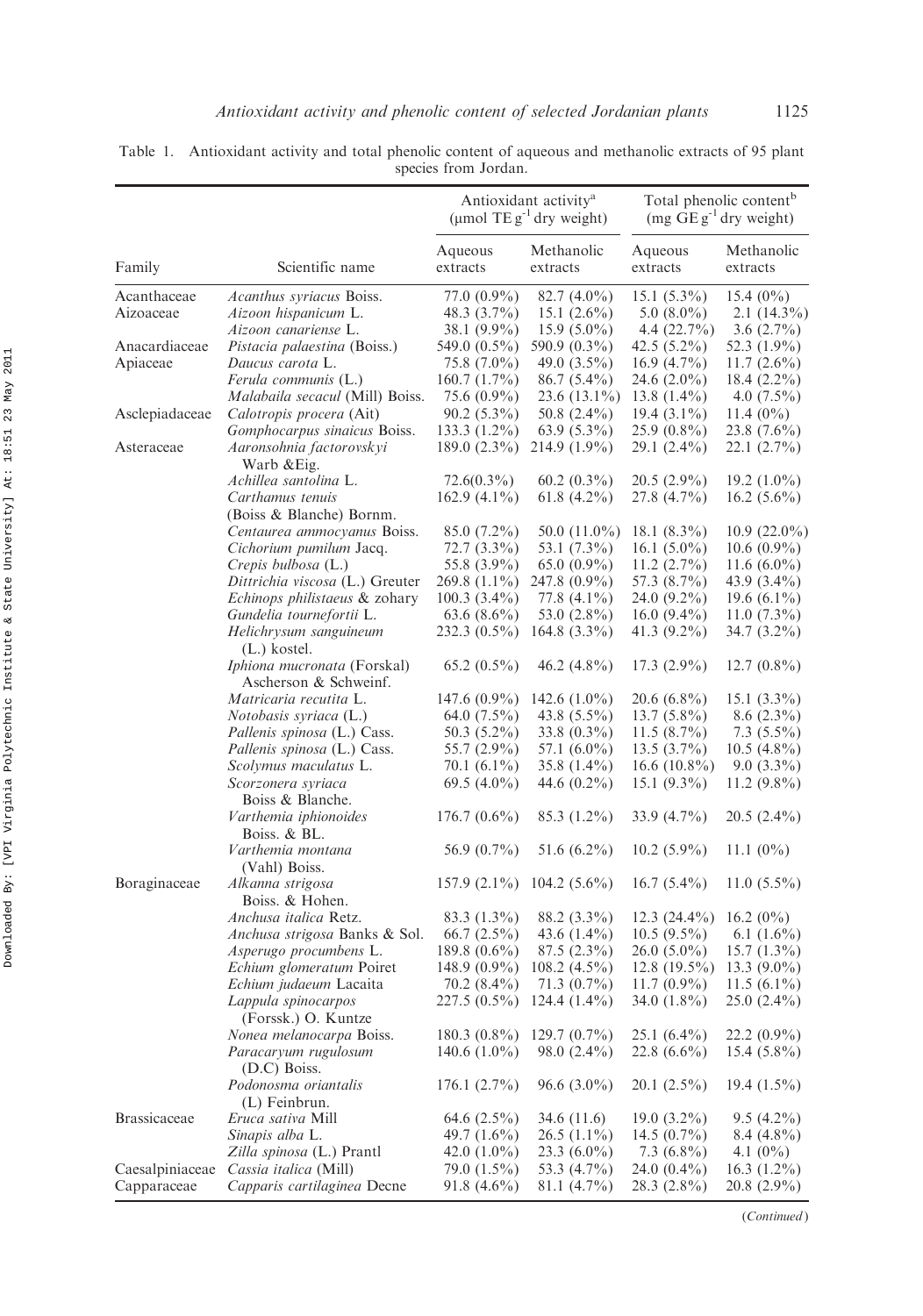Table 1. Continued.

|                            |                                                             | Antioxidant activity <sup>a</sup><br>(µmol TE $g^{-1}$ dry weight) |                               | Total phenolic content <sup>b</sup><br>$(mg \overline{GE} g^{-1}$ dry weight) |                               |
|----------------------------|-------------------------------------------------------------|--------------------------------------------------------------------|-------------------------------|-------------------------------------------------------------------------------|-------------------------------|
| Family                     | Scientific name                                             | Aqueous<br>extracts                                                | Methanolic<br>extracts        | Aqueous<br>extracts                                                           | Methanolic<br>extracts        |
|                            | Chenopodiaceae Hammada eigii lljin                          | 49.5 (7.9%)                                                        | $30.9(5.2\%)$                 | 11.3 $(6.2\%)$                                                                | 4.9 $(0\%)$                   |
|                            | Salsola jordanicola Eig                                     | 58.9 (1.9%)                                                        | $34.2(2.0\%)$                 | $9.9(2.0\%)$                                                                  | 7.2 $(0\%)$                   |
|                            | Salsola vermiculata L.                                      | $41.5(2.7\%)$                                                      | 27.7 (4.3%)                   | $7.0(1.4\%)$                                                                  | $5.5(5.5\%)$                  |
|                            | Salsola vermiculata L.                                      | $40.8(1.2\%)$                                                      | 32.6 $(8.0\%)$                | $7.8(3.8\%)$                                                                  | $7.0(8.6\%)$                  |
| Cistaceae                  | Helianthemum lippii L.                                      | 274.2 (2.5%)                                                       | $176.1(1.8\%)$                | 30.5 (11.5%) 25.0 (6.4%)                                                      |                               |
| Crassulaceae               | Umbilicus intermedius Boiss.                                | 141.8 $(4.2\%)$                                                    | 74.0 (2.7%)                   | $18.4(4.3\%)$                                                                 | $11.9(0.9\%)$                 |
| Cucurbitaceae              | Bryonia cretica L.                                          | 120.8 $(1.3\%)$                                                    | $65.0(6.5\%)$                 | 22.4 (2.7%)                                                                   | $13.3(4.5\%)$                 |
|                            | Bryonia cretica L                                           | $170.5(2.1\%)$                                                     | $22.0(10.5\%)$ 19.6 $(2.6\%)$ |                                                                               | 5.6 $(3.6\%)$                 |
| Dipsacaceae                | <i>Knautia bidens</i> (sm.) Lindley                         | 143.1 $(2.4\%)$                                                    | 78.6 (2.4%)                   | $25.7(5.8\%)$                                                                 | $17.9(6.1\%)$                 |
| Ephedraceae                | <i>Ephedra alata</i> Decne.                                 | $46.6(6.9\%)$                                                      | $60.2(2.3\%)$                 | $16.2(2.5\%)$                                                                 | $11.9(0.8\%)$                 |
| Fabaceae                   | Ceratonia siliqua L.                                        | 916.7 (0.2%)                                                       | $915.6(0.2\%)$                | 54.2 (3.3%)                                                                   | 52.8 (11.4%)                  |
|                            | Ononis natrix L.                                            | 48.0 (5.4%)                                                        | $64.6(5.6\%)$                 | $9.3(6.5\%)$                                                                  | $12.3(1.6\%)$                 |
|                            | Ononis spinosa L.subsp.                                     | 85.9 (4.3%)                                                        | 47.1 (4.9%)                   | $18.5(3.2\%)$                                                                 | $10.6(15.1\%)$                |
|                            | antiquorum (L.) Arcangeli<br><i>Retama raetam</i> (Forssk). | $131.3(1.8\%)$                                                     | $67.9(4.4\%)$                 | $26.4(18.2\%)$ 24.6 $(4.1\%)$                                                 |                               |
| Geraniaceae                | <i>Erodium bryoniifolium Boiss</i>                          | $45.3(2.6\%)$                                                      | 25.4 (13.0%) 15.1 (3.3%)      |                                                                               | $10.8(3.7\%)$                 |
| Ginkgoaceae                | Ginkgo biloba $L^c$                                         | 311.5 (0.4%)                                                       | 275.6 (0.5%)                  | $39.0(9.7\%)$                                                                 | $35.3(2.8\%)$                 |
| Hypericaceae               | <i>Hypericum triquetrifolium</i> Turra $457.4$ (1.7%)       |                                                                    | 535.5 (0.7%)                  | 44.6 $(4.0\%)$                                                                | $40.6(6.4\%)$                 |
| Lamiaceae                  | Eremostachys laciniata                                      | $85.6(5.7\%)$                                                      | $86.8(7.0\%)$                 | $16.2$ (42.6%) 19.4 (2.6%)                                                    |                               |
|                            | $(L)$ Bunge.                                                |                                                                    |                               |                                                                               |                               |
|                            | Marrubium vulgare L.                                        | $76.5(0.1\%)$                                                      | 53.9 (9.0%)                   | 14.0 $(2.9\%)$                                                                | $11.8(1.7\%)$                 |
|                            | Phlomis brachyodon                                          | 59.6 (3.2%)                                                        | $60.4(3.6\%)$                 | $12.7(7.9\%)$                                                                 | 15.2 $(4.6\%)$                |
|                            | (Boiss.) Zohary                                             |                                                                    |                               |                                                                               |                               |
|                            | <i>Phlomis brachyodon Boiss.</i>                            | 54.2 (0.2%)                                                        | 46.2 (13.9%)                  | $9.6(4.2\%)$                                                                  | $10.9(23.0\%)$                |
|                            | Salvia dominica L.                                          | $29.9(6.4\%)$                                                      | 29.4 (5.8%)                   | $6.7(3.0\%)$                                                                  | $6.6(1.5\%)$                  |
|                            | Salvia hierosolymitana Boiss.                               | 223.9 (0.6%)                                                       | $155.3(0.8\%)$                | 33.8 $(0.6\%)$                                                                | 24.4 (0.8%)                   |
|                            | Salvia spinosa L. <sup>a</sup>                              | $90.4(4.8\%)$                                                      | 74.6 (5.1%)                   | $20.8(6.3\%)$                                                                 | $21.0(2.4\%)$                 |
|                            | Scutellaria galericulata L.                                 | $85.0(2.2\%)$                                                      | 77.5 (6.3%)                   | $18.8(11.7%)$ 16.7 (9.0%)                                                     |                               |
| Liliaceae                  | Asparagus aphyllus L.                                       | $65.3(3.2\%)$                                                      | $37.8(5.6\%)$                 | $15.6(3.8\%)$                                                                 | $9.8(4.1\%)$                  |
|                            | Scilla hanburyi Baker                                       | 81.0(2.7%)                                                         | 44.5 (5.2%)                   | $17.3(0.6\%)$                                                                 | $6.9(7.2\%)$                  |
| Loranthaceae               | <i>Viscum cruciatum Sieb.</i>                               | 460.8 (0.4%)                                                       | 590.5 (0.2%)                  | $39.7(6.3\%)$                                                                 | $36.5(4.1\%)$                 |
| Malvaceae                  | <i>Alcea acaulis</i> (Cav.) Alef.                           | $20.0(16.0\%)$                                                     | 24.2 (1.7%)                   | $12.3(10.6\%)$                                                                | 5.3 $(0\%)$                   |
| Papaveraceae               | Astragalus beershabensis                                    | $65.3(0.9\%)$                                                      | 29.2 (5.5%)                   | $16.3(1.8\%)$                                                                 | 11.1 $(7.2\%)$                |
|                            | Eig. et Sam.                                                |                                                                    |                               |                                                                               |                               |
|                            | Glaucium aleppicum                                          | $161.9(1.1\%)$                                                     | $81.2(3.6\%)$                 | $20.6(9.2\%)$                                                                 | $18.8(2.1\%)$                 |
|                            | Boiss. et Hausskn. ex Boiss.                                |                                                                    |                               |                                                                               |                               |
|                            | Lupinus varius L.                                           | $77.0~(0.6\%)$                                                     | $69.5(2.2\%)$                 | 16.8 $(0\%)$                                                                  | $13.7(3.6\%)$                 |
|                            | Roemeria hybrida (L.) DC.                                   | $70.5(2.6\%)$                                                      | 58.4 (0.7%)                   | 14.9 $(22.8\%)$ 12.6 $(0.8\%)$                                                |                               |
| Plantaginaceae             | Plantago lanceolata L.                                      | 29.7 (14.1%)                                                       | $45.3(8.4\%)$                 | $7.6(3.9\%)$                                                                  | $9.0(2.2\%)$                  |
| Polygonaceae<br>Resedaceae | <i>Rumex pictus</i> Forssk<br>Ochradenus baccatus Del.      | $161.2(3.4\%)$<br>78.2 (3.6%)                                      | $60.6(6.9\%)$<br>47.8 (4.0%)  | $21.1(2.8\%)$<br>$20.2(0.5\%)$                                                | $10.9(9.2\%)$<br>$8.8(2.3\%)$ |
| Rhamnaceae                 | Ziziphus lotus (L.) Lam                                     | 230.2 (0.7%)                                                       | $197.7(2.3\%)$                | $30.4(4.9\%)$                                                                 | $25.0(11.2\%)$                |
| Rosaceae                   | Amygdalus arabica Oliv.                                     | 234.9 (3.0%)                                                       | $197.6(0.8\%)$                | $31.1(9.0\%)$                                                                 | $31.8(0.6\%)$                 |
|                            | Amygdalus communis L.                                       | $140.5(2.3\%)$                                                     | $179.7(1.5\%)$                | $22.7(2.6\%)$                                                                 | $21.8(3.2\%)$                 |
| Rutaceae                   | Ruta chalepensis L.                                         | 83.6 $(6.3\%)$                                                     | 72.6 (1.5%)                   | $21.1(1.9\%)$                                                                 | 19.5 $(3.6\%)$                |
| Salvadoraceae              | Salvadora persica L.                                        | $38.7(3.1\%)$                                                      | 32.0 $(1.9\%)$                | $12.8(1.6\%)$                                                                 | $10.1(2.0\%)$                 |
|                            | Scrophulariaceae Kickxia aegyptiaca (L.) Nabelek            | $45.7(3.5\%)$                                                      | 38.1 $(0.8\%)$                | $16.9(5.3\%)$                                                                 | $10.7(1.9\%)$                 |
|                            | Scrophularia xanthoglossa Boiss.                            | 79.3 (4.9%)                                                        | 50.1 $(6.4\%)$                | 18.1 $(0.6\%)$                                                                | $12.3(9.0\%)$                 |
|                            | Verbascum fruticulosum Post                                 | 68.4 $(1.6\%)$                                                     | $46.6(6.4\%)$                 | $13.4(1.5\%)$                                                                 | $11.9(11.8\%)$                |
|                            | Verbascum jordanicum Murb                                   | 38.0 (4.7%)                                                        | 38.4 (7.6%)                   | $9.0(7.8\%)$                                                                  | $8.7(5.8\%)$                  |
| Solanaceae                 | Hyoscyamus aureus L.                                        | 59.6 (0.7%)                                                        | 52.2 (1.7%)                   | $11.9(2.5\%)$                                                                 | $12.0(4.2\%)$                 |
| Urtiaceae                  | Forsskaolea tenacissima L.                                  | 813.6 (0.6%)                                                       | 364.3 (1.7%)                  | 78.3 (3.1%)                                                                   | $39.3(5.1\%)$                 |
|                            | Urtica pilulifera L.                                        | 49.1 (10.4%)                                                       | $20.8(3.9\%)$                 | $7.9(10.1\%)$                                                                 | 4.8 $(14.6\%)$                |

(Continued )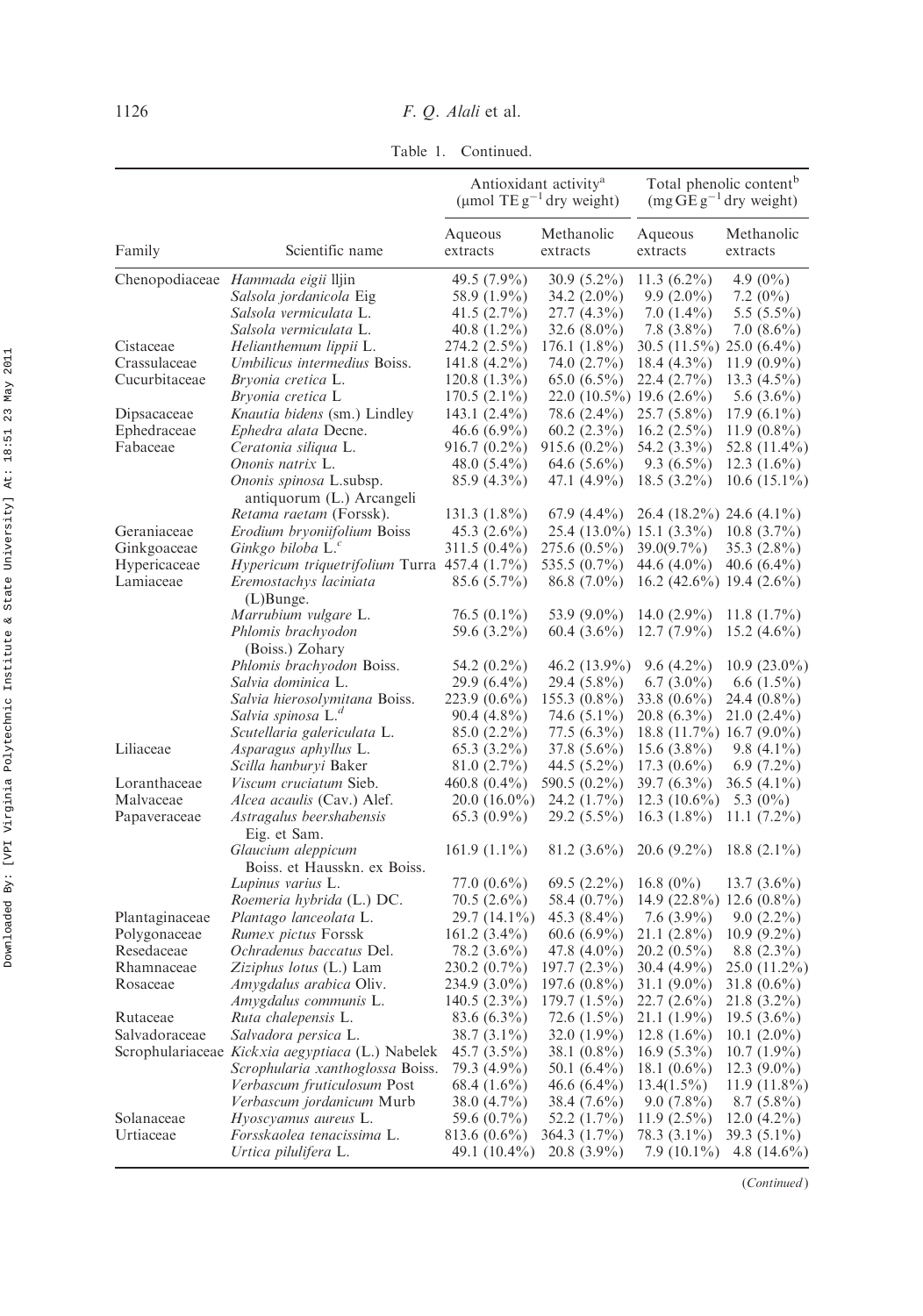|        | Scientific name                                                                            | Antioxidant activity <sup>a</sup><br>(µmol TE $g^{-1}$ dry weight) |                                  | Total phenolic content <sup>b</sup><br>$(mg \overline{GE} g^{-1}$ dry weight) |                                 |
|--------|--------------------------------------------------------------------------------------------|--------------------------------------------------------------------|----------------------------------|-------------------------------------------------------------------------------|---------------------------------|
| Family |                                                                                            | Aqueous<br>extracts                                                | Methanolic<br>extracts           | Aqueous<br>extracts                                                           | Methanolic<br>extracts          |
|        | Zygophyllaceae Fagonia bruguieri DC.<br>Fagonia glutinosa<br>Del. Var. grandifflora Boiss. | $70.5(0.9\%)$<br>66.8 $(1.2\%)$                                    | $33.1(1.8\%)$<br>$26.1(1.9\%)$   | 14.4 $(2.8\%)$<br>$11.3(1.8\%)$                                               | $7.9(1.3\%)$<br>7.5(22.7%)      |
|        | Fagonia mollis Del.<br>Nitraria retusa<br>(Forskal) Ascherson                              | $72.5(0.6\%)$<br>44.8 $(8.7\%)$                                    | $31.4(4.5\%)$<br>$78.0(4.5\%)$   | $24.7(4.5\%)$<br>$12.5(4.8\%)$                                                | 6.7 $(0\%)$<br>15.2 $(4.0\%)$   |
|        | Nitraria retusa<br>2(Forskal) Ascherson<br>Peganum harmala L.                              | $290.6(1.4\%)$<br>$36.2(10.8\%)$                                   | $200.3(2.8\%)$<br>$28.0(20.4\%)$ | 47.8 $(3.8\%)$<br>$8.4(15.5\%)$                                               | $37.7(24.9\%)$<br>$8.0(25.0\%)$ |

Table 1. Continued.

For both assays, all data are shown as mean (% variation) from two extract replicates, each analyzed in duplicate.

<sup>a</sup>Data are expressed as umoles of Trolox equivalents per g dry weight.

<sup>b</sup>Data are expressed as mg of Gallic acid equivalents GAE) per g dry weight.

c Positive control for antioxidant activity.

d Positive control for total phenolic content.

and methanolic extracts, respectively, with strong reproducibility in the replicate measurements (table 1). Many plant species displayed remarkably high levels of total phenolic content, often with GAE values  $>20$  mg g<sup>-1</sup> dry weight [35]. This could be compared to *Salvia spinosa*, a genus that is well-known as a rich source of polyphenols with values of 20.8 and  $21.0 \text{ mg g}^{-1}$  dry weight for aqueous and methanolic extracts, respectively. The highest values obtained were from the aqueous extracts of F. tenacissima and Dittrichia viscosa of 78.3 and 57.3 mg  $GAEg^{-1}$  dry weight respectively, and the methanolic extracts of C. siliqua and P. palaestina of 52.8 and 52.3 mg GAE  $g^{-1}$  dry weight, respectively (table I). Interestingly, neither D. viscose nor F. tenacissima, or any other species of the same genera, have been investigated previously for polyphenol content. Several Pistacia species are known to be rich in gallotannins and related phenolic compounds [36,37]. With the antioxidant activities, the difference between the aqueous and methanolic extracts regarding total phenolic content was also statistically significant ( $p < 0.0001$ ).

#### 2.3. Relationship between antioxidant activity and phenolic content

There was a significant linear correlation between antioxidant activity and total phenolic content for aqueous and methanolic extracts (coefficient  $r = 0.863$  and 0.850, respectively) (figure 1). These results suggested that the phenolic compounds contributed significantly to the antioxidant capacity of the investigated plant species. These results were consistent with the findings of various research groups, who reported positive correlations between total phenolic content and antioxidant activity [26,38].

In addition to the statistical correlation, figure 2 proves to be useful for identification of plants as potential sources for new chemotype antioxidants. A plant with high-antioxidant activity, for which phenolic content versus antioxidant activity falls above the regression line (figure 1), is a plant to investigate for novel antioxidants, such as, C. siliqua and V. cruciatum.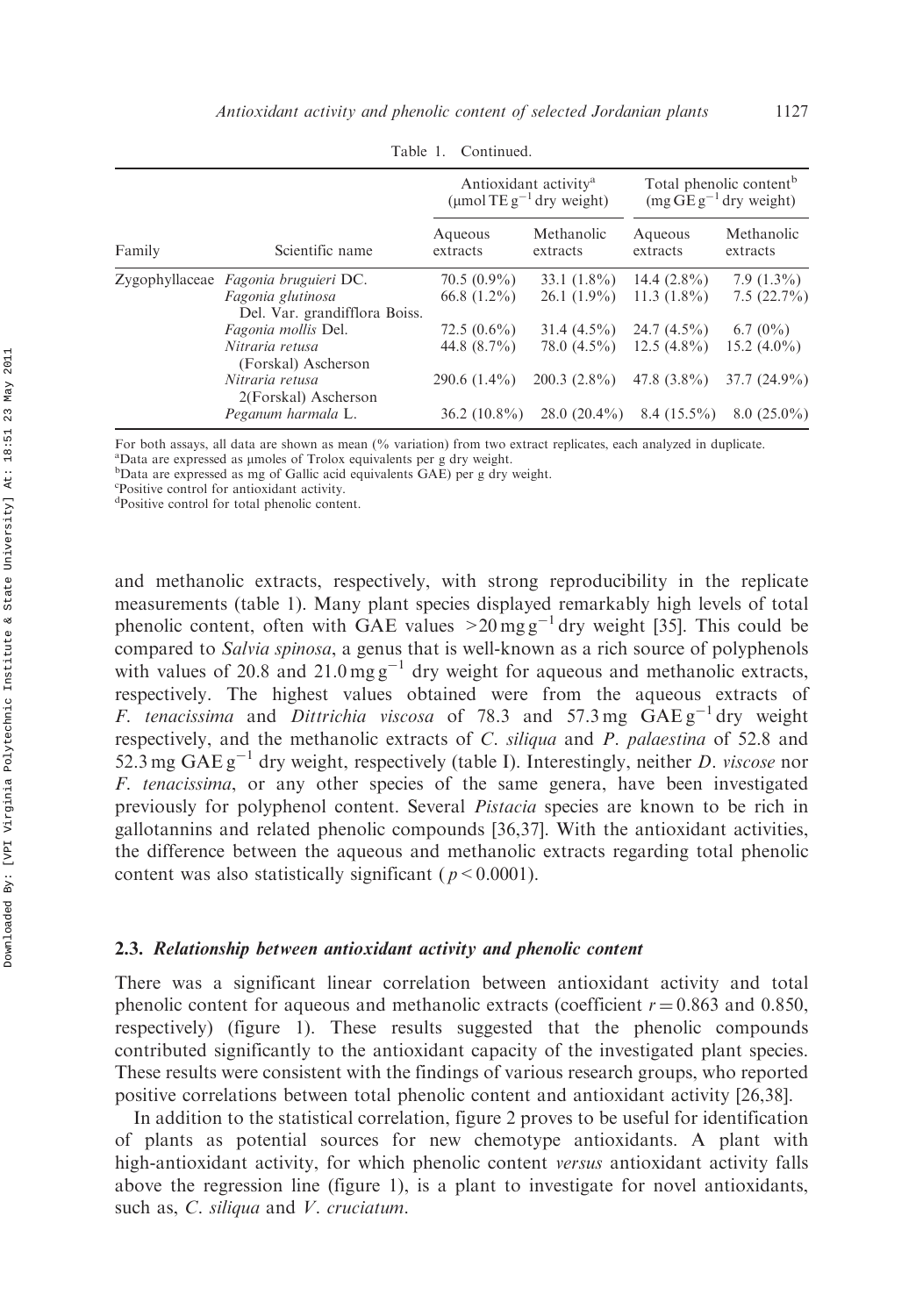

Figure 2. Linear correlation between the total phenolic content and antioxidant activity TEAC. (a) For aqueous extracts: correlation coefficient  $r = 0.863$ , coefficient of determination  $r^2 = 0.744$ . (b) For methanolic extracts: correlation coefficient  $r = 0.850$ , coefficient of determination  $r^2 = 0.723$ .

Moreover, while the total phenolic content of the methanolic extract of C. siliqua  $(52.8 \text{ mg } \text{GAE} \text{g}^{-1} \text{dry weight})$  and *P. palaestina*  $(52.3 \text{ mg } \text{GAE} \text{g}^{-1} \text{dry weight})$  is approximately the same, the antioxidant activity of C. siliqua (915.6 µmol TE  $g^{-1}$  dry weight) is 1.5 times higher than that of P. palaestina (590.9 µmol TE  $g^{-1}$  dry weight). We are encouraged by the concept that new, nonphenolic chemotypes with strong antioxidant activity, may be uncovered from those plants where low phenolic content was associated with high-antioxidant activity; such studies are ongoing, in particular, with *V. cruciatum* Sieb., which comes from the high lands in the northern part of Jordan.

The Folin-Ciocalteu assay gives only a crude estimate of the total phenolic compounds in an extract [24]. Hence, this may explain, at least in part, the unequivocal correlation between total phenolic content and antioxidant activity of several plant species (table I). For example, although the total phenolic content of aqueous extract of D. viscosa (57.3 mg  $GAE g^{-1}$  dry weight) was higher than those of C. siliqua and P. palaestina (54.2 and 42.5 mg GAE  $g^{-1}$  dry weight), respectively; the corresponding antioxidant activity of D. viscosa (269.8 µmol TE  $g^{-1}$  dry weight) was less than a third with those of C. *siliqua* (916.7 µmol  $TEg^{-1}$  dry weight) and P. palaestina  $(549.0 \,\mathrm{\upmu} \text{mol} \text{TE g}^{-1} \text{dry weight})$ . Similarly, while the total phenolic content of the methanolic extract of D. viscosa (43.9 mg GAE  $g^{-1}$  dry weight) is higher than that of V. cruciatum (36.5 mg  $GAEg^{-1}$  dry weight), its corresponding antioxidant activity is less than half (247.8 µmol  $TEg^{-1}$  dry weight in comparison with  $590.5 \mu$ mol TE g $\mu$  dry weight). We hope that the ongoing and future research will pursue the identification of the antioxidant compounds from plant species with relatively high-antioxidant activity. A particular focus should be on the plants with high-antioxidant activity and low-phenolic concentrations, as they may prove to yield novel antioxidants. The goal should be to identify and describe new structural classes of natural antioxidant compounds.

#### 3. Materials and methods

#### 3.1. General

The total antioxidant capacity assay was performed on a MultiSpec-1501, SHIMADZU<sup>®</sup> photodiode diode array spectrophotometer (Kyoto, Japan), fitted with Julabo F40, Ultratemp 2000 temperature control. The total phenolic content assay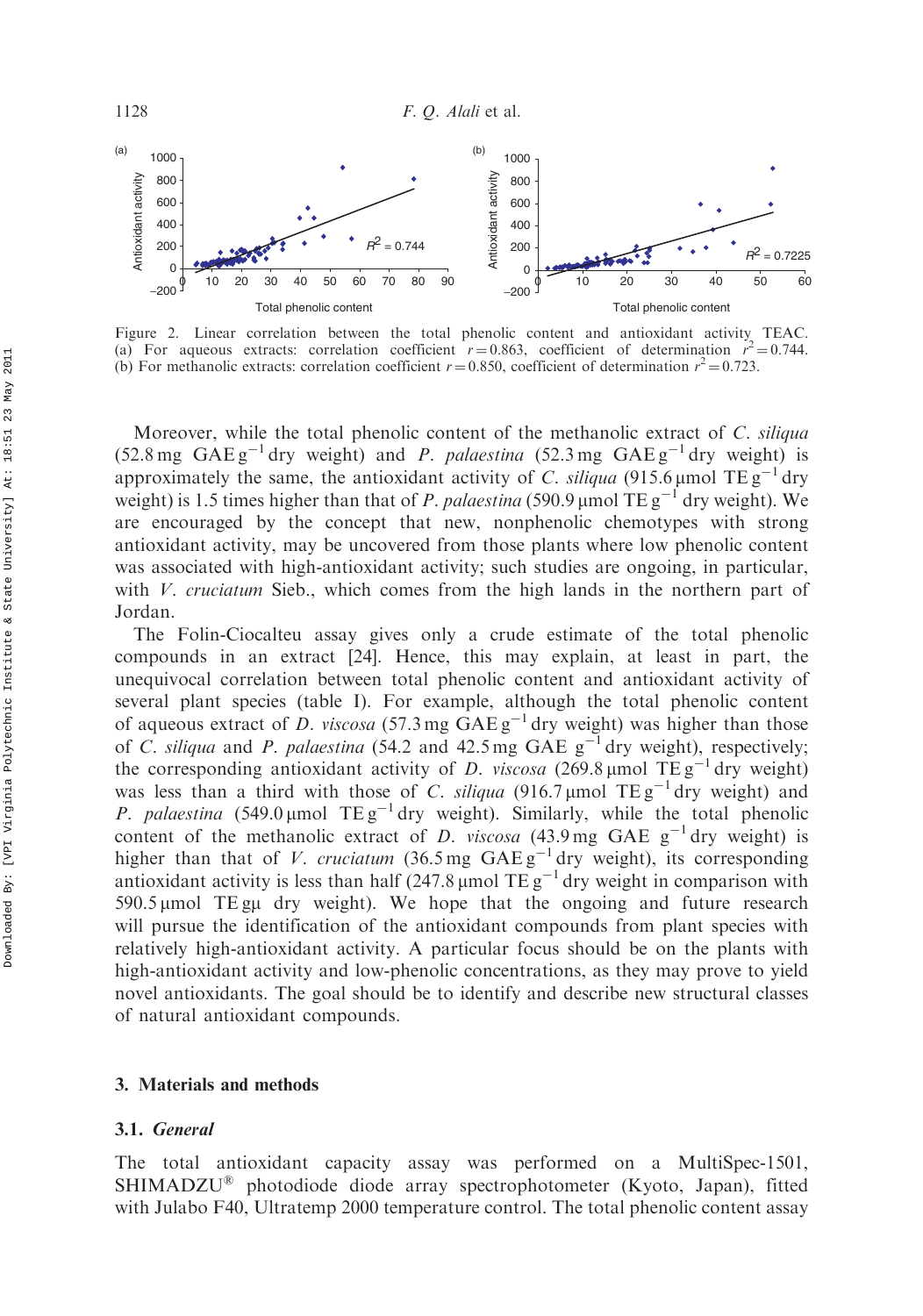was carried out using a Spectronic 601 spectrophotometer (Milton Roy Company, USA). Aqueous and methanolic extracts were prepared by using a KARL KOLB water bath shaker (Scientific Technical Supplies, Dreieich, Germany). The incubator B 28 #04-68155 was obtained from Binder GmbH (Bergstr., Tuttlingen, Germany). HPLC grade MeOH and EtOH were obtained from Scharlau Chemie S.A. (Barcelona, Spain) and Fisher Scientific UK limited, (Loughborough, Leicestershire UK), respectively. ABTS® was obtained from AppliChem GmbH (Ottoweg, Darmstadt, Germany), and potassium persulfate and Trolox® from Acros Organics (New Jersey, USA). Folin-Ciocalteu reagent (2N) was from S.D. Fine-Chem Ltd. (Mumbai, India). Gallic acid monohydrate and sodium carbonate were from Janssen Chemica (Geel, Belgium) and Frutarom Ltd. (Berkhamsted, UK), respectively.

#### 3.2. Plant material

The complete range of wild plant samples were collected throughout Jordan, at random, from each of the four biogeographic regions, (figure 1). At each collection point a global positioning system (etrex; Garmin Ltd., Kansas, USA) was used to determine the longitude, latitude, and elevation of the sampling point. These plant samples were identified taxonomically by two of the authors (MS and KAL), and voucher specimens were deposited at the Herbarium Museum of the Faculty of Pharmacy, Jordan University of Science and Technology. The plant raw materials were cleaned of residual soil and air-dried at room temperature. Plants were ground to a fine powder using a laboratory mill, RetschMühle, (RETSCH GmbH, Haan, Germany), passed through a 24 mesh sieve to generate a homogeneous powder, stored at room temperature  $(22-23\degree C)$ , and protected from light until required for analyses.

#### 3.3. Extraction process

For aqueous extractions, a 250 mg aliquot of each grounded plant material was weighed into a test tube and extracted with 10 mL de-ionized water at 80°C for 1 h in a water bath shaker. After cooling, the extract was centrifuged at  $1507 \times g$  for 10 min at  $25^{\circ}$ C, and the supernatant was recovered without collection of the pellet and stored at  $4^{\circ}$ C until used for the TEAC and total phenolic content assays. Methanolic extractions were conducted in a similar manner using 250 mg aliquot of each ground plant material in 10 mL of 80% methanol at 37°C for 3h in a shaking water bath. After cooling, the extract was centrifuged at  $1507 \times g$  for 10 min, and the supernatant was recovered and stored at 4°C until used for the TEAC and total phenolic content assays. For each plant sample, two replicates of the aqueous and methanolic extracts were prepared [26].

#### 3.4. Measurement of totalantioxidant activity

The antioxidant capacity assay was carried out using the improved  $ABTS<sup>+</sup>$  method as described by Re *et al.* [20], using Trolox as a standard. Total antioxidant activity was expressed in terms of Trolox equivalent antioxidant capacity (TEAC,  $\mu$  mol Trolox equivalents per g dry weight of plant) [20].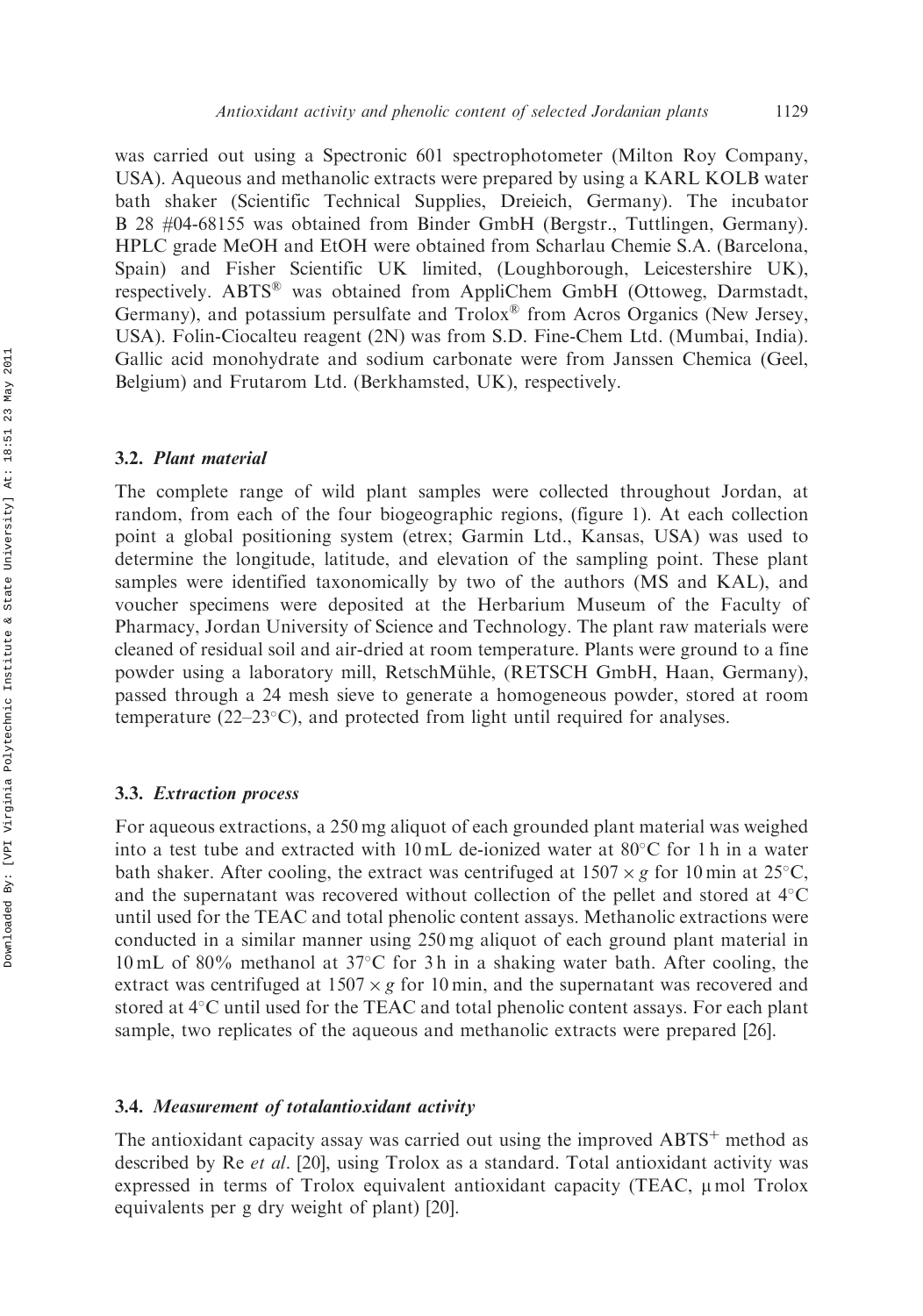# 3.5. Measurement of total phenolic content

Total phenolic content was estimated using the Folin-Ciocalteu colorimetric method based on the procedure of Singleton and Rossi, using gallic acid as a standard [25]. Briefly, 50  $\mu$ L aliquots from each of the replicates were mixed with 450  $\mu$ L of DI H<sub>2</sub>O and 2.5 mL of 0.2 N Folin-Ciocalteu reagent. After 5 min, 2 mL of saturated sodium carbonate  $(75 g L^{-1})$  was added. The absorbance of the resulting blue solution was measured at 765 nm after incubation at 30°C for 1.5h with intermittent shaking. Quantitative measurements were performed based on a six point standard calibration curve of 20, 100, 200, 300, 400,  $500 \text{ mg L}^{-1}$  of gallic acid in 80% methanol. The total phenolic content is expressed as gallic acid equivalents (GAE) in milligrams per gram dry material.

## 3.6. Statistical analysis

For both assays, the entire data in table 1 is shown as mean  $\frac{6}{6}$  variation) from two extract replicates, each analyzed in duplicate. Correlation and regression analysis of antioxidant activity  $(Y)$  versus the total phenolic content  $(X)$  was carried out by using Microsoft Office Excel 2003, and the quality control was checked and matched with correlation and regression analyses in SAS 9.1 by using the linear regression command, proc reg. Paired *t*-test was applied to test for significant differences between aqueous and methanolic extracts for antioxidant activity and total phenolic content.

## 3.7. Geographic information systems

The data for figure 1 was created and generated by importing the latitude/longitude locations of plant sample sites and nature preserves from the GPS device into a GIS layer by using ArcGIS 9.1 technology (ESRI; Redlands, CA). Identifiers were assigned to each point and the attributes describing each location were assigned from field data sheets. The GIS layer of biogeographical regions was derived from the work of Al-Eisawi [1]. The standard GIS sources for country administrative boundaries, major hydrography, and major cities were used for the remaining map content.

#### Acknowledgements

This work was supported in part by the Fogarty International Center of the National Institutes of Health with co-funding from the National Institute of Allergy and Infectious Diseases, the National Institute of Drug Abuse, and the National Science Foundation under grant number R21 TW006628 for the International Cooperative Biodiversity Groups. The authors from the Jordan University of Science and Technology acknowledge the kind financial support of the Deanship of Scientific Research. We would also like to thank Jeanne M. Game for assistance in creating Map 1.